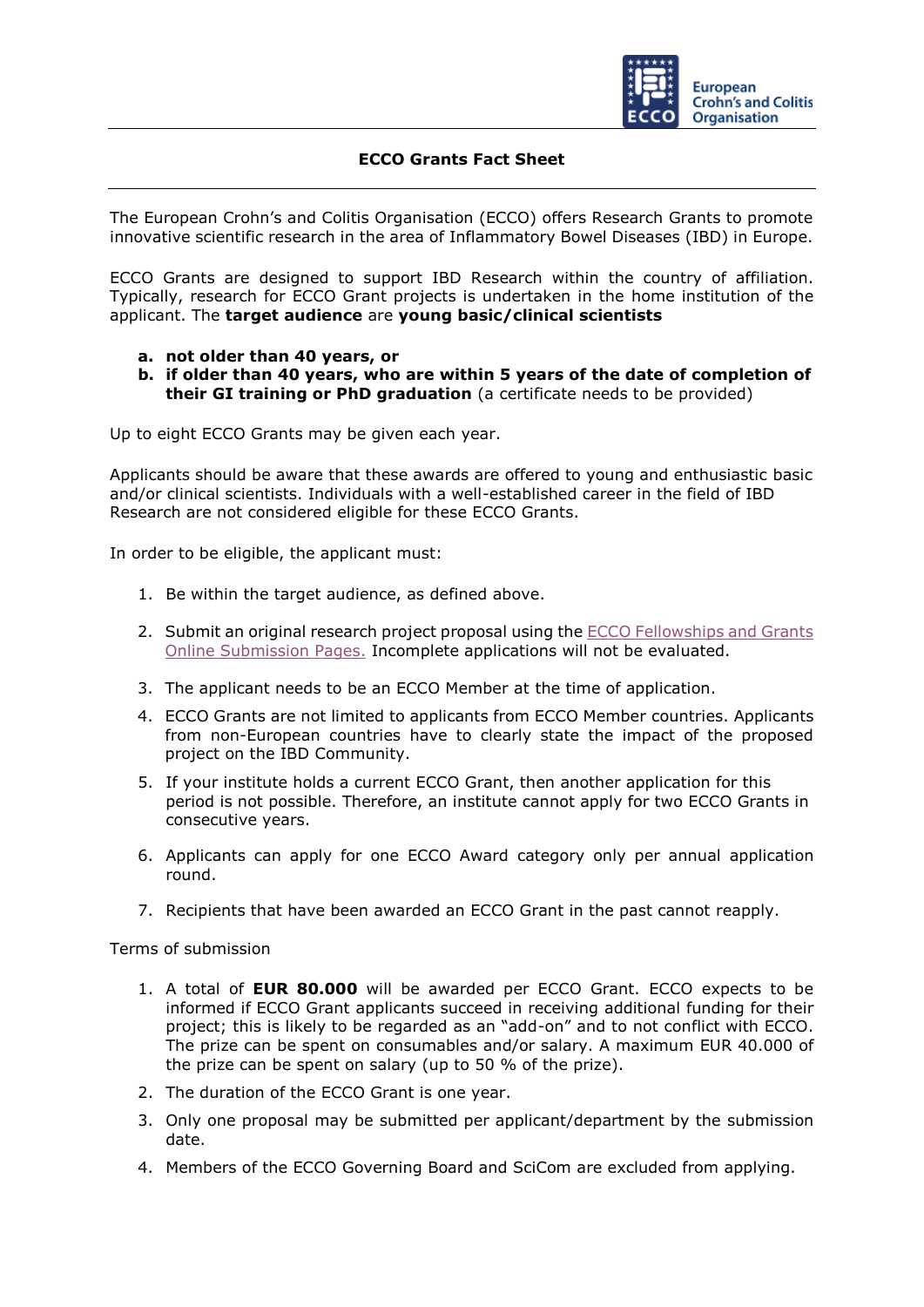

- 5. Applications are to be submitted using the [ECCO Fellowships and Grants Online](https://cm.ecco-ibd.eu/cmPortal/Proposal/ASSOC22/config/normal/redirectconfig/Grant) 
	- [Submission Pages](https://cm.ecco-ibd.eu/cmPortal/Proposal/ASSOC22/config/normal/redirectconfig/Grant) and should contain the following information:
		- o Project title
		- o Name, address, affiliation(s), ECCO Member ID of the applicant
		- o Summary of the proposal (max. 300 words)
		- o Introduction (max. 900 words)
		- o Objectives (max. 450 words)
		- $\circ$  Methodology and working plan (including chronogram) (max. 1350 words)
		- o Significance and impact (max. 225 words)
		- o Background of the research group (max. 450 words)
		- o Budget

As well as the following documents:

- o CV of the applicant
- o Approval of the institution (e.g. confirming that the applicant is employed by the institution, and that the applicant will receive the necessary scientific and administrative support, and equipment)
- o IRB approval (clinical/experimental) of the project
- o Disclosure of additional funding
- 6. The annual deadline for submission of ECCO Grant applications is **August 1**.
- 7. Applications are scored by IBD Specialists according to six criteria (see review process below). The Scientific Committee of ECCO (SciCom) reviews applications in autumn, and applicants are notified of the results in **October**.
- 8. Payment is processed before **December 31**, contingent upon the ECCO Grant Agreement signed between the Grant applicant, the research institution, and ECCO.
- 9. Successful applicants receive the ECCO Grant certificate at the Annual Congress of ECCO and are expected to be present.
- 10. A synopsis of the project of max. 300 words is to be submitted within 4 months of receiving the award. Additionally, a final synopsis of max. 300 words is due within 6 months of the project end-date. Both synopses are to be submitted to the ECCO Office for publication in ECCO News. For report templates, please contact the ECCO Office at ecco@ecco-ibd.eu.
- 11. ECCO Grant holders are required to inform SciCom, via the ECCO Office (ecco@ecco-ibd.eu) of any publications resulting from the project funded. If this is not withheld, ECCO reserves the right to not review further Grant applications of the Grant holder.
- 12. When presenting or publishing results of the project, ECCO is to be acknowledged on all printed matters as contributing to the funding. Please contact the ECCO Office at [ecco@ecco-ibd.eu](mailto:ecco@ecco-ibd.eu) to request the ECCO logo for slide presentations. In case this is not paid attention to, ECCO reserves the right to not review further Grant applications of the Grant holder.
- 13. The applicant is to be listed as first or last author of any publications arising from the project funded by the ECCO Grant.
- 14. ECCO encourages Grant awardees to submit a paper to *JCC* for publication.

#### Review Process

- 1. All applications are reviewed and scored by ECCO Committees Members and external IBD Specialists, based on the following criteria:
	- o Originality and innovative nature of the proposal